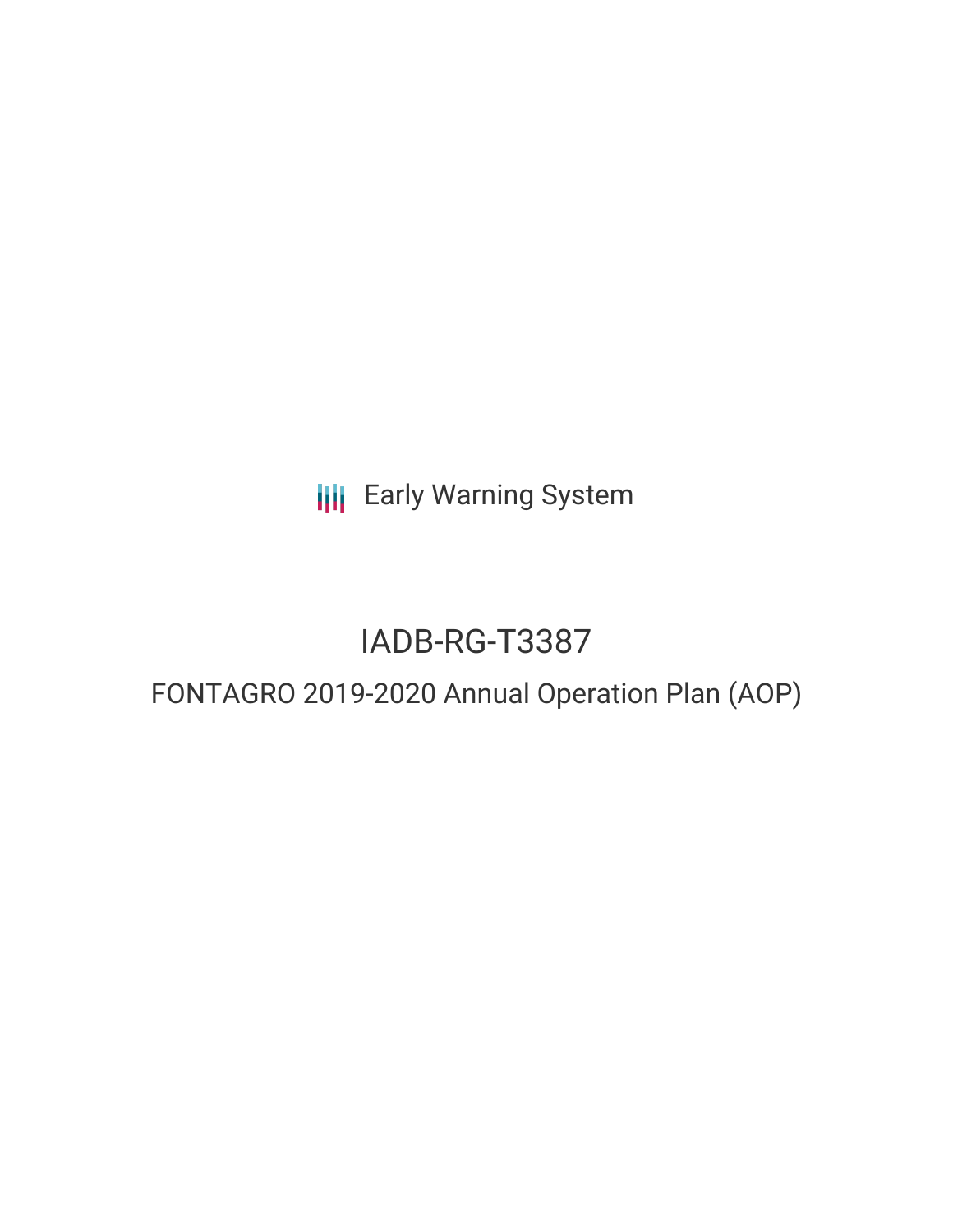## **Quick Facts**

| <b>Financial Institutions</b>  | Inter-American Development Bank (IADB) |
|--------------------------------|----------------------------------------|
| <b>Status</b>                  | Active                                 |
| <b>Bank Risk Rating</b>        | C                                      |
| <b>Voting Date</b>             | 2019-02-13                             |
| <b>Borrower</b>                | Regional                               |
| <b>Sectors</b>                 | Agriculture and Forestry               |
| <b>Investment Type(s)</b>      | Grant                                  |
| <b>Investment Amount (USD)</b> | $$1.27$ million                        |
| <b>Project Cost (USD)</b>      | $$1.27$ million                        |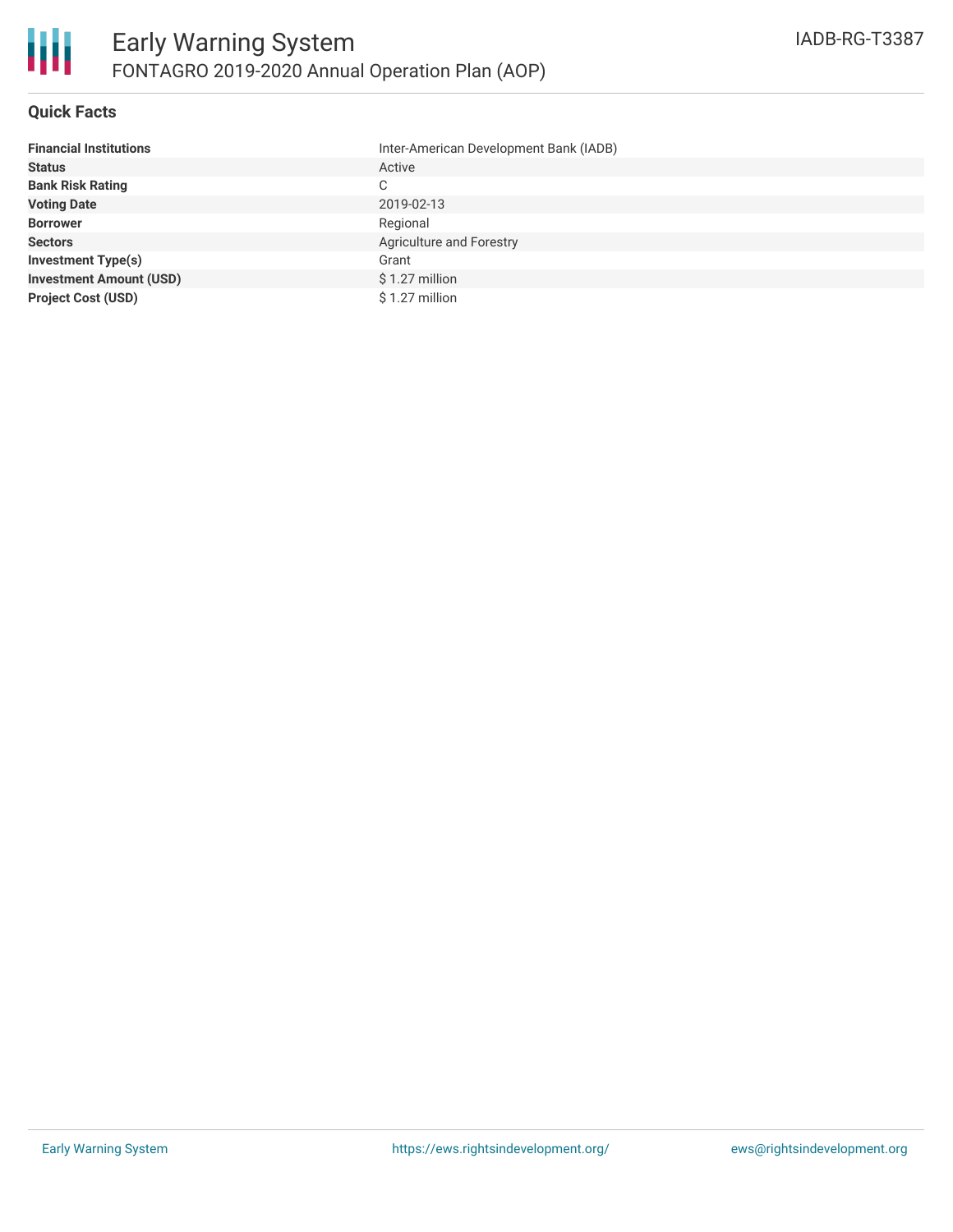

## **Project Description**

The objective of this operation is to implement the Annual Operational Plan of FONTAGRO [Regional Fund for Agriculture Technology (FONTAGRO) is a unique cooperation mechanism among Latin America and Caribbean countries and Spain that promotes innovation in family farming, competitiveness, and food security. Established in 1998, FONTAGRO has 15 member countries, which have contributed with a capital that has reached USD 100 Million.]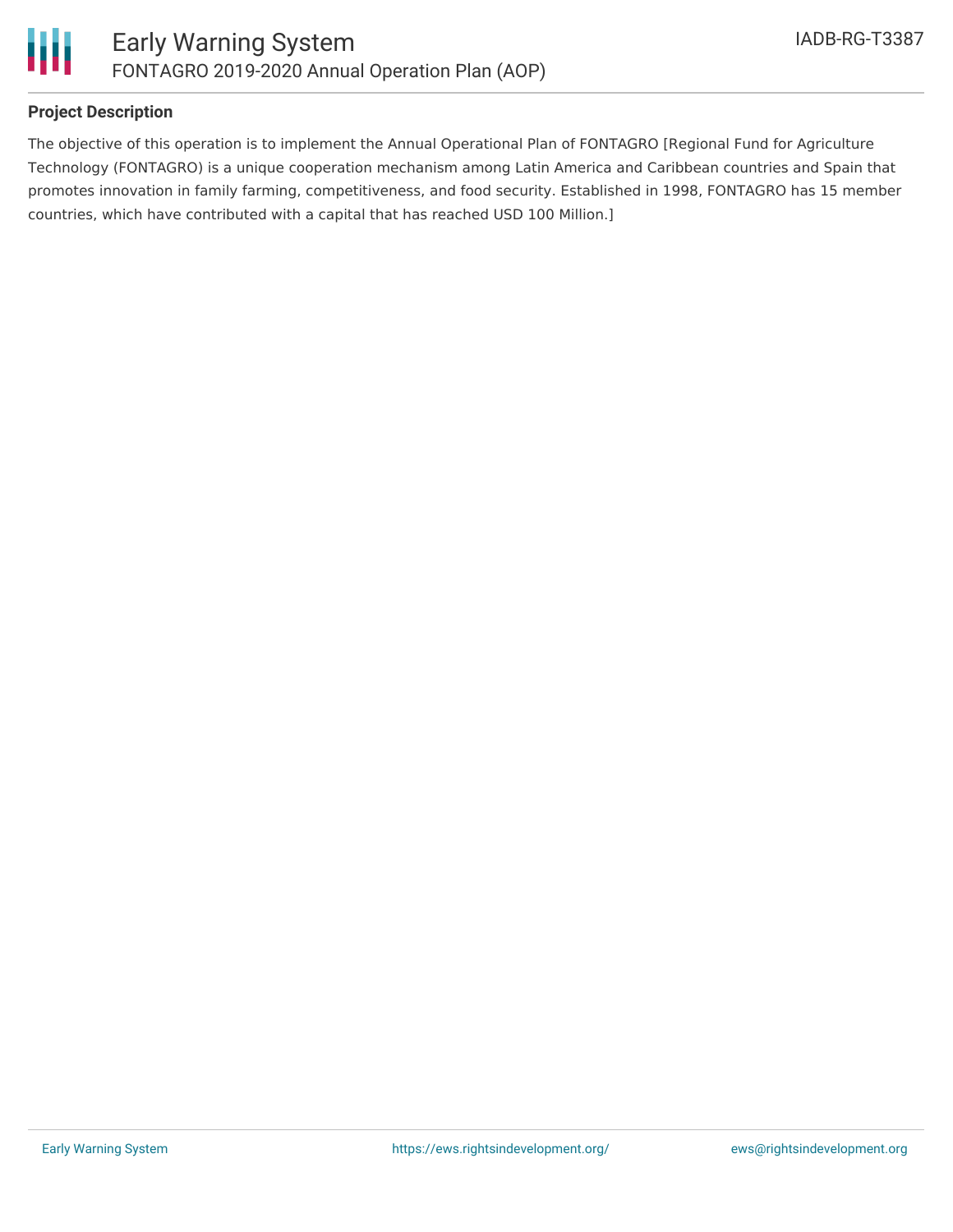#### 圃 Early Warning System FONTAGRO 2019-2020 Annual Operation Plan (AOP)

#### **Investment Description**

• Inter-American Development Bank (IADB)

Regional Agricultural Fund